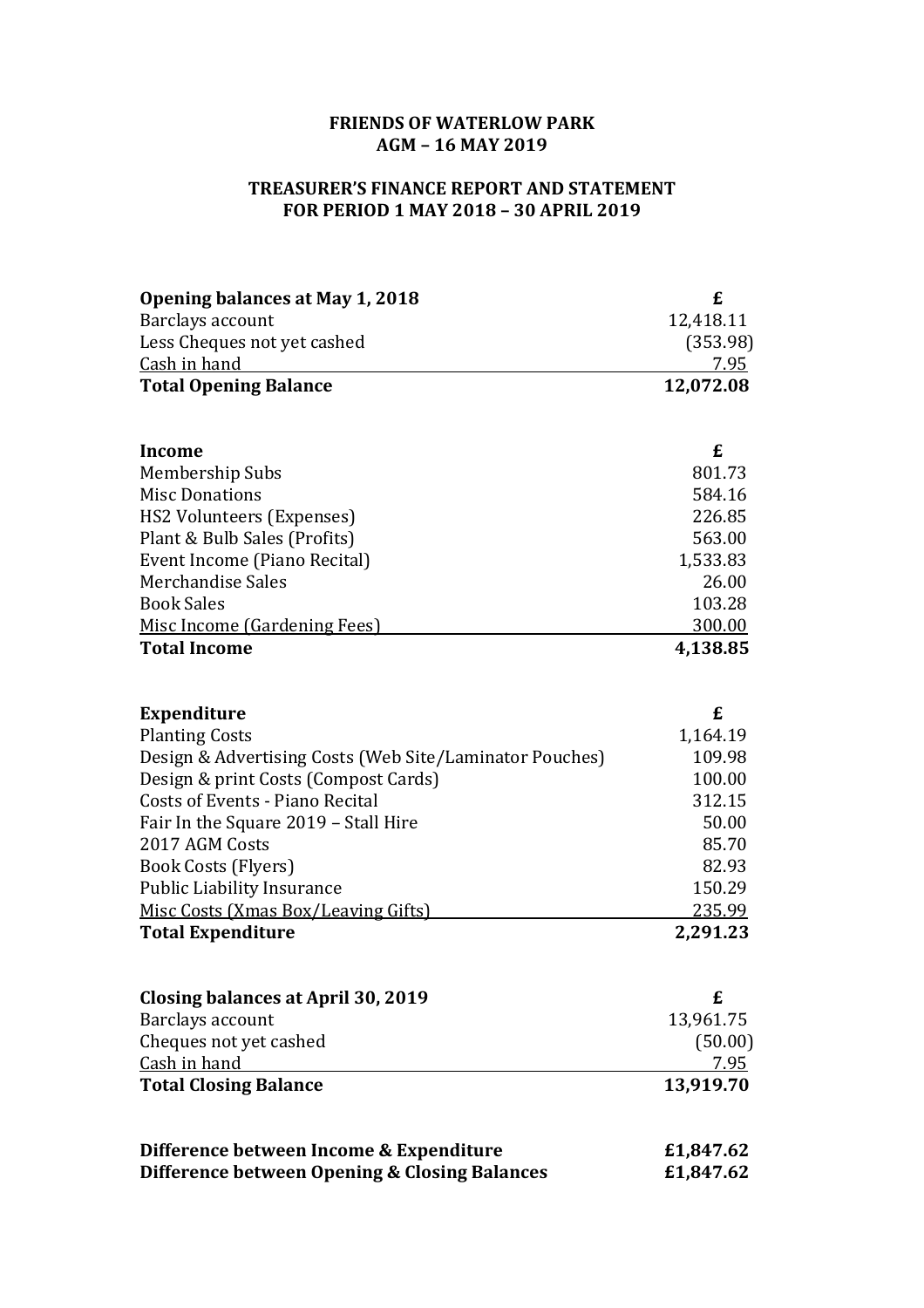## **TREASURER'S NOTES TO ACCOMPANY ACCOUNTS PERIOD 1 MAY 2018 TO 30 APRIL 2019**

The last year was again a positive one from a financial perspective – our operating surplus was £1,847.62 compared to £1,928.97 the previous year.

Our annual planting spend was more modest this year at  $£1,164.19$ . Our previous year's spend was £2,312.72 but many of the plants wintered well and have carried through to this year. This costs figure also includes costs for plants and tools that were incurred on some of the Corporate Volunteer planting days, but this was recouped from monies received from the Volunteers.

Actual planting costs were offset by Plant & Bulb Sales (£563), Corporate Volunteering donations and expenses (£620.81) and Gardening Fees (Swains Lane Lodge) (£300). So our volunteers showed a net profit of £319.62 for which we owe a debt of gratitude to April Cameron and her team.

Our 2017 book, "In Living Memory – The Benches Of Waterlow Park" has earned us a further £20.25 this year, to which we can add a further amount from sales of £33.30 (banked at the start of the 2019-20 financial year). With stocks depleted the book will ultimately make a small loss of around £70 on a print run of 200.

Our 2018 Classical Recital at Highgate School gave us a surplus of £1,103.98 which compares most favourably to last year's surplus of £695.69, with a similar sum going to our co-promoters, Noah's Ark Children's Hospice.

This year Subscription income was slightly up at £801.73 (from £788.47) but is still down from the two previous years' £977.98 in 2016-17 and £987.16 in 2015-16). Hopefully we can redress this in 2019-20.

£179 was donated by members and park users who like to show their appreciation in small ways. It goes without saying that such gifts really help us in our efforts! We are also incredibly grateful for an anonymous gift of £2,690, which paid for the wildflower turf on the mound – since this was paid direct it does not show up in our books.

As stated, this year we realised a surplus of £1,847.62, which was at the top end of our expectations. Showing any kind of surplus is pleasing since we do not feel that our existence is predicated on making profit. However, in continuing times of financial uncertainty, being able to build a reasonable level of reserves is most reassuring for our future and allows us to fund any modest projects that might arise.

It is also most gratifying to reflect that our reserves when I took over as Treasurer at the start of the 2013-14 financial year were £3,658 – the fantastic growth since reflects commitment and hard work of our wonderful committee and volunteers.

Richard Shipman Treasurer May 2019